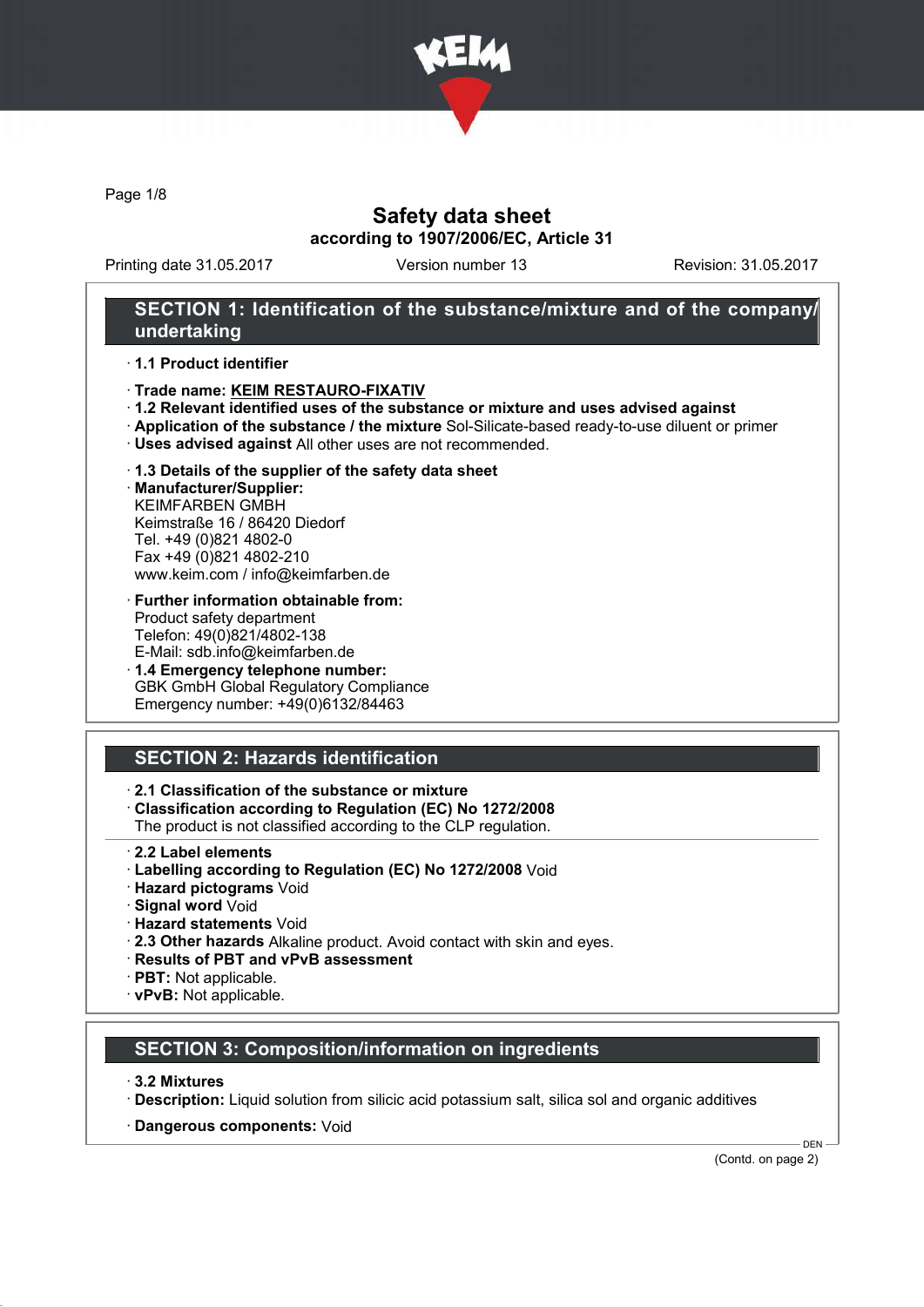

Page 2/8

# Safety data sheet according to 1907/2006/EC, Article 31

Printing date 31.05.2017 Version number 13 Revision: 31.05.2017

Trade name: KEIM RESTAURO-FIXATIV

(Contd. of page 1)

# SECTION 4: First aid measures

· 4.1 Description of first aid measures General information: No special measures required. When seeing the doctor we suggest to present this safety data sheet. · After inhalation: Supply fresh air; consult doctor in case of complaints. · After skin contact: Immediately wash with water and soap and rinse thoroughly. Do not use solvents or thinners. If skin irritation continues, consult a doctor. · After eye contact: Rinse opened eye for several minutes under running water. Then consult a doctor. · After swallowing: Rinse mouth and throat well with water. Do not induce vomiting; call for medical help immediately. · 4.2 Most important symptoms and effects, both acute and delayed No further relevant information available. · 4.3 Indication of any immediate medical attention and special treatment needed No further relevant information available. SECTION 5: Firefighting measures · 5.1 Extinguishing media · Suitable extinguishing agents: Product itself does not burn. Co-ordinate fire-fighting measures to the fire surroundings. · 5.2 Special hazards arising from the substance or mixture No further relevant information available. · 5.3 Advice for firefighters · Protective equipment: Wear self-contained respiratory protective device. · Additional information Dispose of fire debris and contaminated fire fighting water in accordance with official regulations. In case of fire do not breathe smoke, fumes and vapours. SECTION 6: Accidental release measures · 6.1 Personal precautions, protective equipment and emergency procedures Respect the protection rules (see section 7 a. 8). Avoid contact with skin and eyes. Particular danger of slipping on leaked/spilled product. · 6.2 Environmental precautions: Do not allow product to reach soil, sewage system or any water course. Follow local governmental rules and regulations.

· 6.3 Methods and material for containment and cleaning up: Absorb with liquid-binding material (sand, diatomite, acid binders, universal binders, sawdust). Dispose of the material collected according to regulations.

(Contd. on page 3)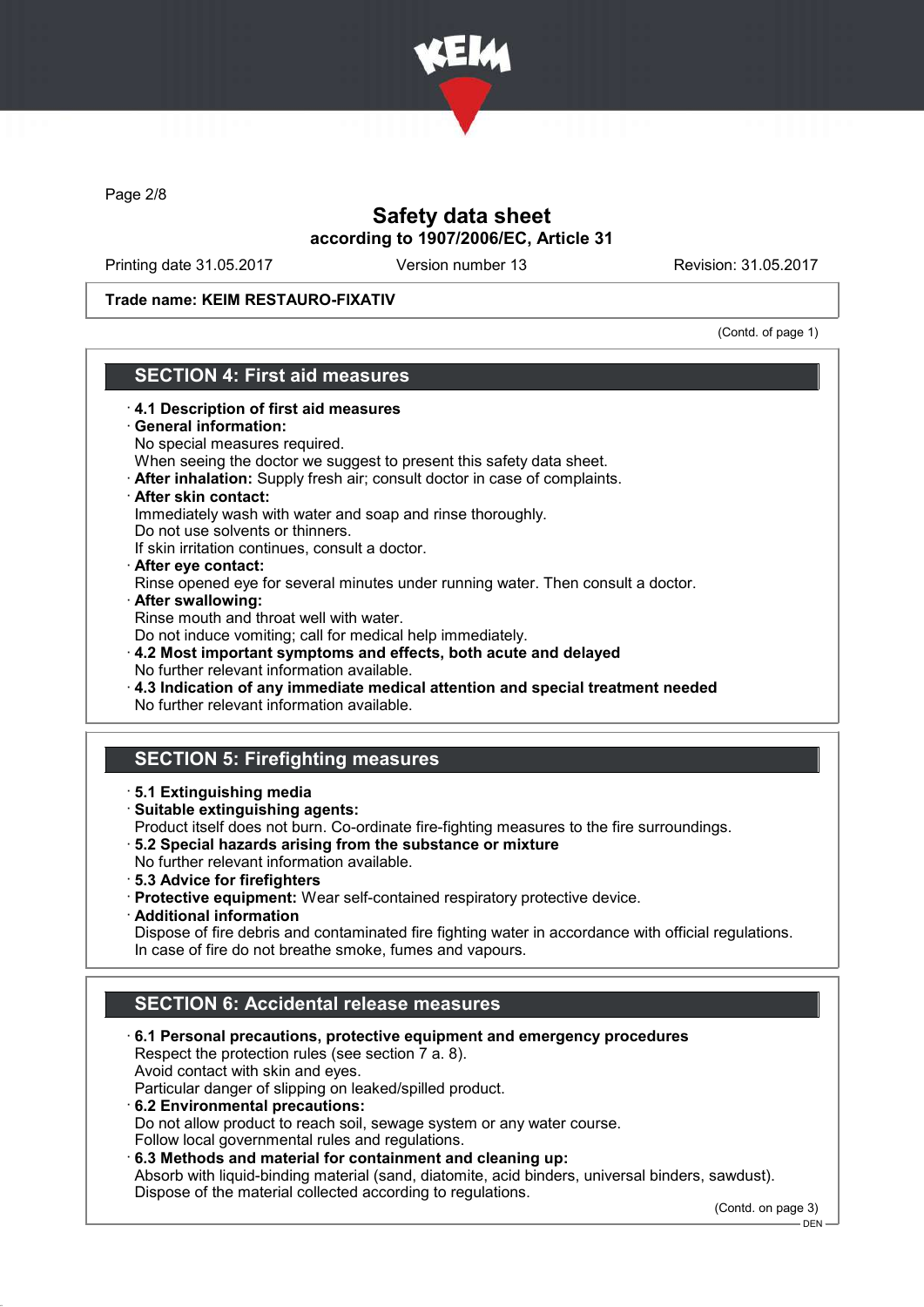

Page 3/8

# Safety data sheet according to 1907/2006/EC, Article 31

Printing date 31.05.2017 Version number 13 Revision: 31.05.2017

#### Trade name: KEIM RESTAURO-FIXATIV

(Contd. of page 2)

Clear contaminated areas thoroughly.

· 6.4 Reference to other sections

See Section 7 for information on safe handling.

See Section 8 for information on personal protection equipment.

See Section 13 for disposal information.

# SECTION 7: Handling and storage

· 7.1 Precautions for safe handling

Keep receptacles tightly sealed. Avoid contact with skin and eyes.

Do not inhale aerosols.

See item 8 for information about suitable protective equipment and technical precautions. Respect the protection rules.

Information about fire - and explosion protection: The product is not flammable. No special measures required.

· 7.2 Conditions for safe storage, including any incompatibilities

· Storage:

· Requirements to be met by storerooms and receptacles: Store only in unopened original receptacles.

Keep in the original containers in a cool and dry place.

· Information about storage in one common storage facility: Do not store together with acids.

· Further information about storage conditions:

Protect from frost.

Protect from heat and direct sunlight. Store in a cool place.

Storage class: 12

· 7.3 Specific end use(s) No further relevant information available.

# SECTION 8: Exposure controls/personal protection

· 8.1 Control parameters

· Ingredients with limit values that require monitoring at the workplace:

The product does not contain any relevant quantities of materials with critical values that have to be monitored at the workplace.

· Additional information: The lists valid during the making were used as basis.

- · 8.2 Exposure controls
- · Personal protective equipment:

· General protective and hygienic measures:

Avoid contact with the eyes and skin.

Do not inhale aerosols.

Wash hands before breaks and at the end of work.

Immediately remove all soiled and contaminated clothing

(Contd. on page 4) DEN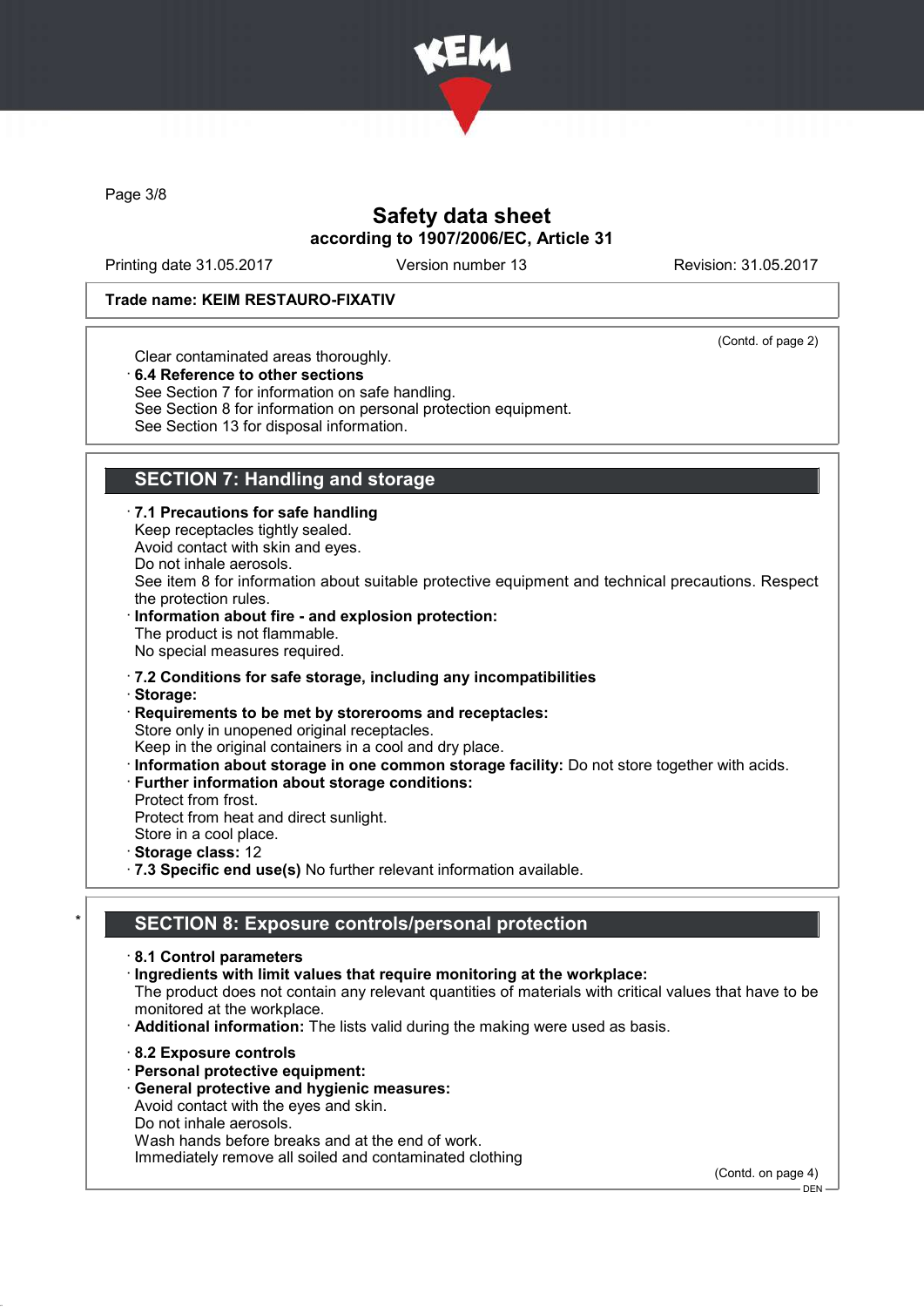

Page 4/8

# Safety data sheet according to 1907/2006/EC, Article 31

Printing date 31.05.2017 Version number 13 Revision: 31.05.2017

(Contd. of page 3)

#### Trade name: KEIM RESTAURO-FIXATIV

#### · Respiratory protection:

Use suitable respiratory protective device only when aerosol or mist is formed. Filter: P

- · Protection of hands: Protective gloves
- · Material of gloves
- suitable material e.g.:
- Nitrile impregnated cotton-gloves
- Natural rubber, NR

Recommended thickness of the material:  $> 0.6$  mm

The selection of the suitable gloves does not only depend on the material, but also on further marks of quality and varies from manufacturer to manufacturer. As the product is a preparation of several substances, the resistance of the glove material can not be calculated in advance and has therefore to be checked prior to the application.

Penetration time of glove material Value for the permeation: Level  $\geq 6$  (480 min)

The determined penetration times according to EN 374 part III are not performed under practical conditions. Therefore a maximum wearing time, which corresponds to 50% of the penetration time, is recommended.

The exact break trough time has to be found out by the manufacturer of the protective gloves and has to be observed.

· Eye protection: Goggles recommended during refilling

- · Body protection: Protective work clothing
- · Limitation and supervision of exposure into the environment See Section 12 and 6.2

# **SECTION 9: Physical and chemical properties**

| 9.1 Information on basic physical and chemical properties<br><b>General Information</b>                                 |                              |                    |
|-------------------------------------------------------------------------------------------------------------------------|------------------------------|--------------------|
| · Appearance:                                                                                                           |                              |                    |
| Form:                                                                                                                   | Fluid                        |                    |
| Colour:                                                                                                                 | colorless, clear             |                    |
| · Odour:                                                                                                                | Characteristic               |                    |
| Odour threshold:                                                                                                        | Not determined.              |                    |
| $\cdot$ pH-value at 20 °C:                                                                                              | $11.4*$                      |                    |
| $\cdot$ Change in condition<br><b>Melting point/freezing point:</b><br>Initial boiling point and boiling range: ~100 °C | $\sim$ 0 °C                  |                    |
| · Flash point:                                                                                                          | >100 °C                      |                    |
| · Flammability (solid, gas):                                                                                            | Not applicable.              |                    |
| · Ignition temperature:                                                                                                 | Not determined.              |                    |
| $\cdot$ Decomposition temperature:                                                                                      | Not determined.              |                    |
| · Auto-ignition temperature:                                                                                            | Product is not selfigniting. |                    |
|                                                                                                                         |                              | (Contd. on page 5) |
|                                                                                                                         |                              | $DEN -$            |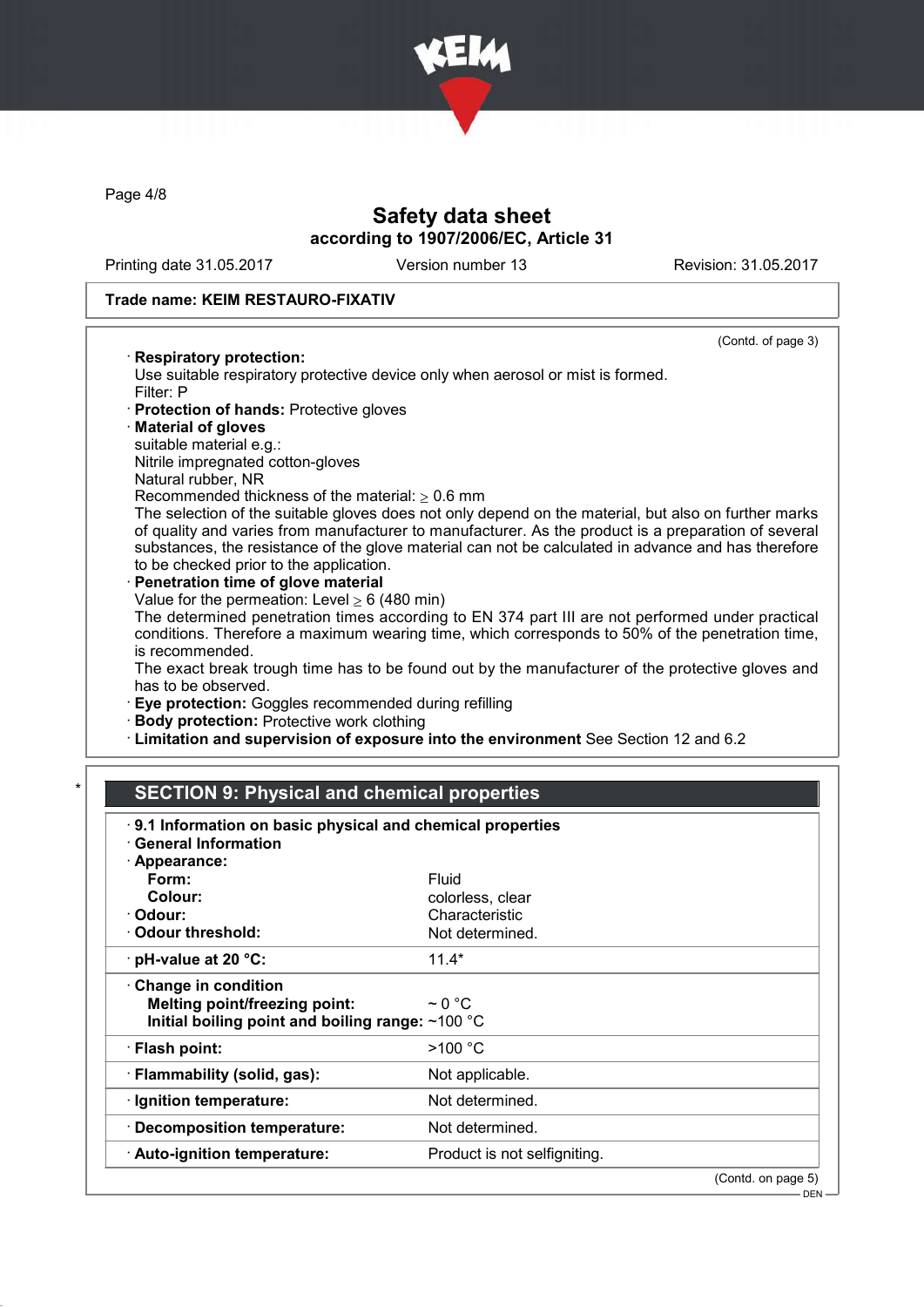

Page 5/8

# Safety data sheet according to 1907/2006/EC, Article 31

Printing date 31.05.2017 Version number 13 Revision: 31.05.2017

#### Trade name: KEIM RESTAURO-FIXATIV

|                                           | (Contd. of page 4)                                                              |  |
|-------------------------------------------|---------------------------------------------------------------------------------|--|
| <b>Explosive properties:</b>              | Product does not present an explosion hazard.                                   |  |
| <b>Explosion limits:</b>                  |                                                                                 |  |
| Lower:                                    | Not applicable.                                                                 |  |
| Upper:                                    | Not applicable.                                                                 |  |
| $\cdot$ Oxidising properties              | Not applicable.                                                                 |  |
| $\cdot$ Vapour pressure at 20 °C:         | $\sim$ 23 hPa                                                                   |  |
| Density at 20 °C:                         | 1.0-1.1 $*$ g/cm <sup>3</sup>                                                   |  |
| · Relative density                        | Not determined.                                                                 |  |
| · Vapour density                          | Not applicable.                                                                 |  |
| <b>Evaporation rate</b>                   | Not applicable.                                                                 |  |
| · Solubility in / Miscibility with        |                                                                                 |  |
| water:                                    | miscible                                                                        |  |
| · Partition coefficient: n-octanol/water: | Not applicable.                                                                 |  |
| · Viscosity:                              |                                                                                 |  |
| Dynamic:                                  | Not determined.                                                                 |  |
| Kinematic:                                | Not determined.                                                                 |  |
| · 9.2 Other information                   | * The values are for freshly produced material and may<br>change with the time. |  |

### SECTION 10: Stability and reactivity

· 10.1 Reactivity No further relevant information available.

- · 10.2 Chemical stability Stable under normal conditions of storage and use.
- · Thermal decomposition / conditions to be avoided:
- No decomposition if used according to specifications.
- · 10.3 Possibility of hazardous reactions No dangerous reactions known.
- · 10.4 Conditions to avoid No further relevant information available.
- · 10.5 Incompatible materials: Acids
- · 10.6 Hazardous decomposition products:

No hazardous decomposition products if stored and handled as prescribed.

# **SECTION 11: Toxicological information**

- · 11.1 Information on toxicological effects
- · Acute toxicity Based on available data, the classification criteria are not met.
- · Primary irritant effect:
- · Skin corrosion/irritation Frequent persistent contact with the skin may cause skin irritation.
- · Serious eye damage/irritation In case of longer exposure, slightly irritating effect is possible.
- · during inhalation: Irritant effect possible.
- · during swallowing: Irritant effect possible

· Respiratory or skin sensitisation Based on available data, the classification criteria are not met.

(Contd. on page 6)

 $-$  DEN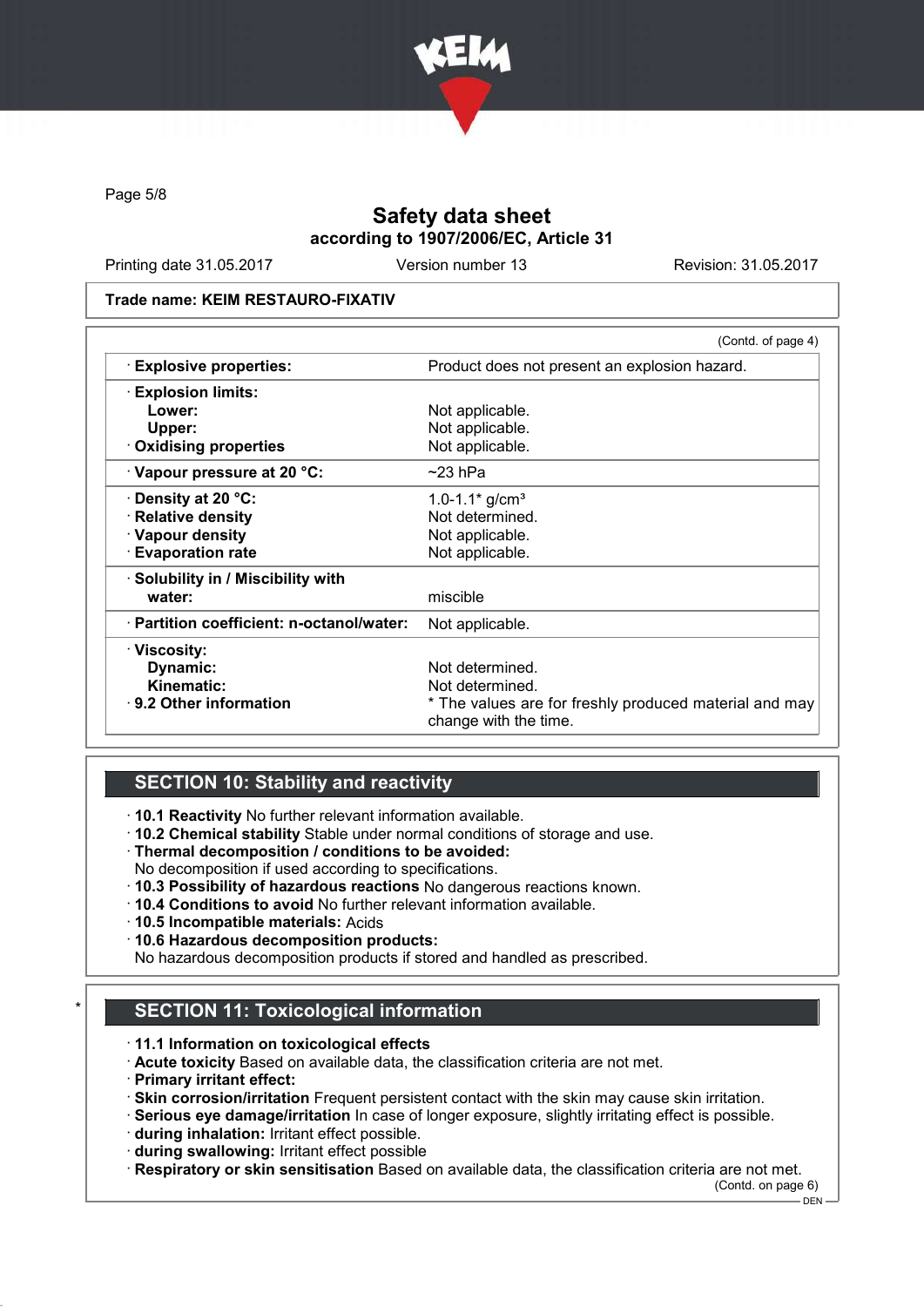

Page 6/8

# Safety data sheet according to 1907/2006/EC, Article 31

Printing date 31.05.2017 Version number 13 Revision: 31.05.2017

#### Trade name: KEIM RESTAURO-FIXATIV

#### (Contd. of page 5)

### · Other information (about experimental toxicology):

Experimental analysis are not available.

The product was not tested. The statements on toxicology have been derived from the properties of the individual components.

· CMR effects (carcinogenity, mutagenicity and toxicity for reproduction) not applicable

· Germ cell mutagenicity Based on available data, the classification criteria are not met.

· Carcinogenicity Based on available data, the classification criteria are not met.

· Reproductive toxicity Based on available data, the classification criteria are not met.

· STOT-single exposure Based on available data, the classification criteria are not met.

· STOT-repeated exposure Based on available data, the classification criteria are not met.

· Aspiration hazard Based on available data, the classification criteria are not met.

# **SECTION 12: Ecological information**

- · 12.1 Toxicity
- · Aquatic toxicity: No further relevant information available.
- · 12.2 Persistence and degradability No further relevant information available.
- · 12.3 Bioaccumulative potential No further relevant information available.
- · 12.4 Mobility in soil No further relevant information available.
- · Additional ecological information:
- · AOX-indication:

Due to the substance of content which do not include organic jointed halogens, the product can not take influence on the AOX-load of the waste water.

#### · According to the formulation contains the following heavy metals and compounds from the EU guideline NO. 2006/11/EC:

According to our current data base the product does not consist of any heavy metals or substances of EU-directives 76/464/EWG.

General notes:

At present there are no ecotoxicological assessments.

Do not allow product to reach ground water, water course or sewage system.

Water hazard class 1 (German Regulation) (Self-assessment): slightly hazardous for water

#### · 12.5 Results of PBT and vPvB assessment

- · PBT: Not applicable.
- · vPvB: Not applicable.

· 12.6 Other adverse effects No further relevant information available.

### SECTION 13: Disposal considerations

#### · 13.1 Waste treatment methods

#### · Recommendation

Must not be disposed with household garbage. Do not allow product to reach sewage system. Disposal must be made according to official regulations.

### · European waste catalogue

06 02 99 wastes not otherwise specified

(Contd. on page 7) **DEN**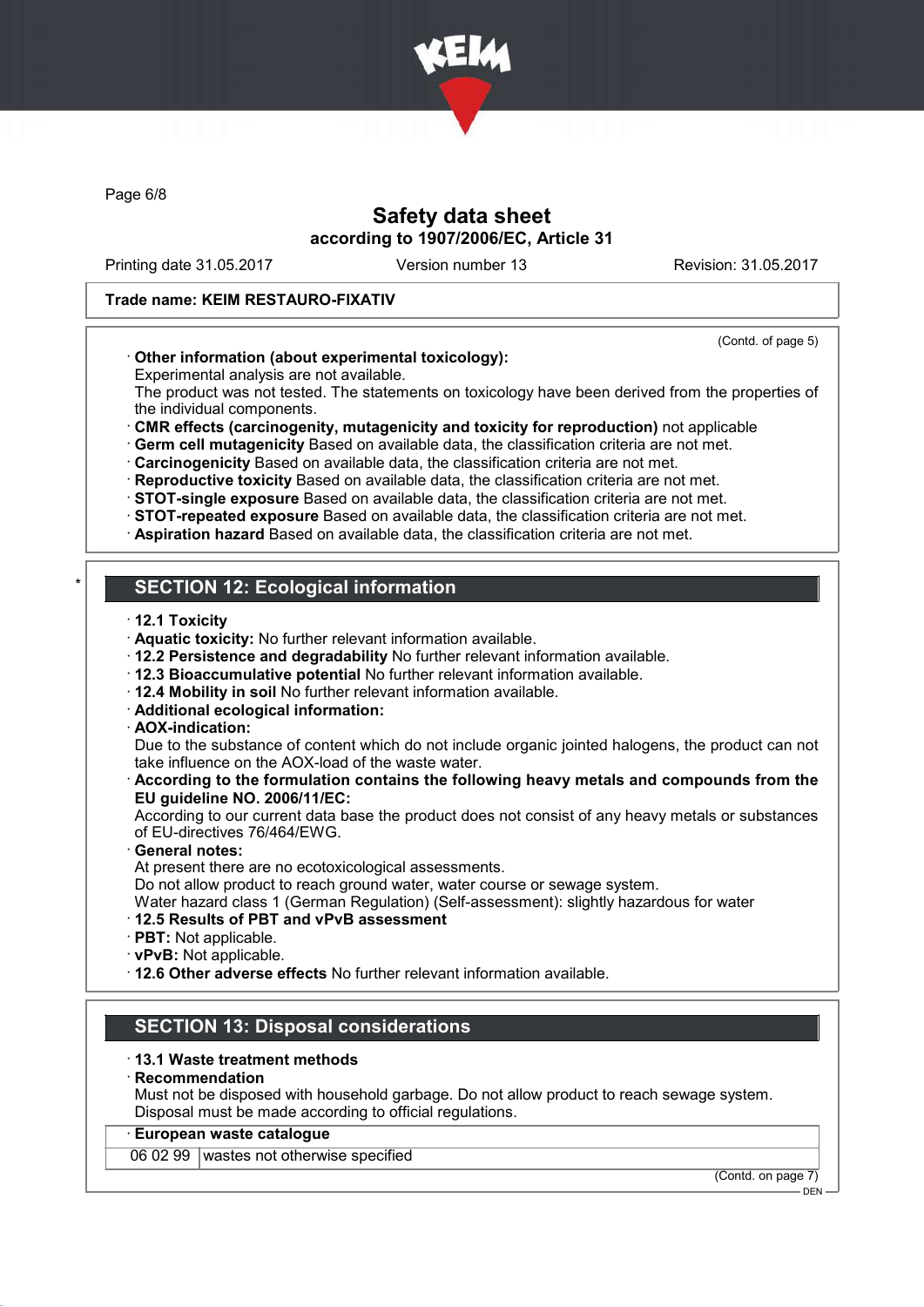

Page 7/8

# Safety data sheet according to 1907/2006/EC, Article 31

Printing date 31.05.2017 Version number 13 Revision: 31.05.2017

#### Trade name: KEIM RESTAURO-FIXATIV

(Contd. of page 6)

· Uncleaned packaging:

· Recommendation: Disposal must be made according to official regulations.

· Recommended cleansing agents: Water, if necessary with cleansing agents.

| <b>SECTION 14: Transport information</b>                                                      |                                                               |  |
|-----------------------------------------------------------------------------------------------|---------------------------------------------------------------|--|
| $\cdot$ 14.1 UN-Number<br>· ADR, IMDG, IATA                                                   | Void                                                          |  |
| 14.2 UN proper shipping name<br>· ADR, IMDG, IATA                                             | Void                                                          |  |
| 14.3 Transport hazard class(es)                                                               |                                                               |  |
| · ADR, IMDG, IATA<br>· Class                                                                  | Void                                                          |  |
| 14.4 Packing group<br>· ADR, IMDG, IATA                                                       | Void                                                          |  |
| 14.5 Environmental hazards:<br>· Marine pollutant:                                            | No                                                            |  |
| 14.6 Special precautions for user                                                             | Not applicable.                                               |  |
| 14.7 Transport in bulk according to Annex II<br>of Marpol and the IBC Code<br>Not applicable. |                                                               |  |
| · Transport/Additional information:                                                           | No dangerous good in sense of these transport<br>regulations. |  |
| · UN "Model Regulation":                                                                      | Void                                                          |  |

### **SECTION 15: Regulatory information**

· 15.1 Safety, health and environmental regulations/legislation specific for the substance or mixture

· Directive 2012/18/EU

· Named dangerous substances - ANNEX I None of the ingredients is listed.

· National regulations:

· Waterhazard class: Water hazard class 1 (Self-assessment): slightly hazardous for water.

· Other regulations, limitations and prohibitive regulations

· Substances of very high concern (SVHC) according to REACH, Article 57 not applicable

· Product-Code/Giscode: BSW10

· 15.2 Chemical safety assessment: A Chemical Safety Assessment has not been carried out.

(Contd. on page 8)

DEN